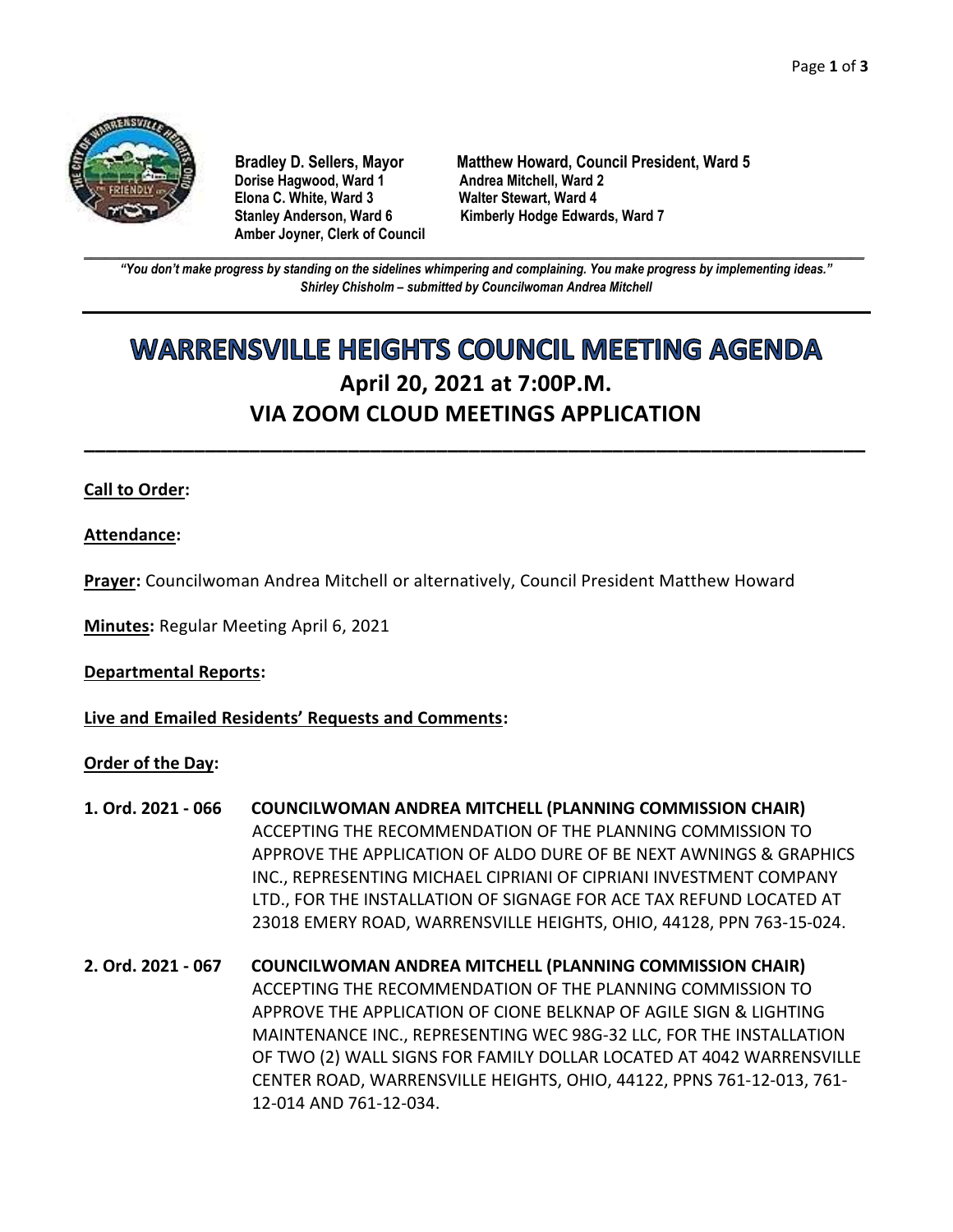**3. Ord. 2021 - 068 COUNCILWOMAN ANDREA MITCHELL (PLANNING COMMISSION CHAIR)** ACCEPTING THE RECOMMENDATION OF THE PLANNING COMMISSION TO APPROVE THE APPLICATION OF ASHLEY WASSON OF MARK D. MCCLUGGAGE, AIA, CCS, REPRESENTING JEROME CHAVES OF CHAVES CONSTRUCTION CO. OF MIAMI, FOR AN EXTERIOR UPGRADE WITH BRANDING AND SIGNAGE FOR KFC LOCATED AT 22855 EMERY ROAD, WARRENSVILLE HEIGHTS, OHIO, 44128, PPN 761-22-034.

**4. Ord. 2021 - 069 COUNCILWOMAN ANDREA MITCHELL (PLANNING COMMISSION CHAIR)** ACCEPTING THE RECOMMENDATION OF THE PLANNING COMMISSION TO APPROVE THE APPLICATION OF TH, LLC DBA TWISTED HEADZ SMOKESHOP, REPRESENTING EMERY GREEN ENTERPRISE LLC, FOR SIGNAGE LOCATED AT 23081 EMERY ROAD, WARRENSVILLE HEIGHTS, OHIO, 44128, PPN 763-01-026.

- **5. Ord. 2021 - 070 COUNCILWOMAN ANDREA MITCHELL (PLANNING COMMISSION CHAIR)** ACCEPTING THE RECOMMENDATION OF THE PLANNING COMMISSION TO APPROVE THE APPLICATION OF DON PALERMO OF AUTOBODY PRODUCTS, INC., REPRESENTING PALERMO REAL ESTATE PROPERTIES, LLC, FOR THE INSTALLATION OF TWO (2) WALL SIGNS LOCATED AT 20000 MILES ROAD, WARRENSVILLE HEIGHTS, OHIO, 44128, PPN 762-14-009.
- **6. Ord. 2021 - 071 COUNCILWOMAN ANDREA MITCHELL (PLANNING COMMISSION CHAIR)** ACCEPTING THE RECOMMENDATION OF THE PLANNING COMMISSION TO APPROVE THE APPLICATION OF JEFFREY LUBICH OF HORIZONS INCORPORATED, REPRESENTING THE SAME, FOR THE INSTALLATION OF A TEMPORARY SIGN LOCATED AT 18531 SOUTH MILES ROAD, WARRENSVILLE HEIGHTS, OHIO, 44128, PPN 762-16-007.
- **7. Ord. 2021 - 072 COUNCILWOMAN ANDREA MITCHELL (PLANNING COMMISSION CHAIR)** ACCEPTING THE RECOMMENDATION OF THE PLANNING COMMISSION TO APPROVE THE APPLICATION OF GWEN PRIDE OF ROYAL BLENDZ BARBERSHOP LLC, REPRESENTING SHORE REALTY GROUP LLC, FOR THE INSTALLATION OF A WALL SIGN LOCATED AT 4608 GREEN ROAD, WARRENSVILLE HEIGHTS, OHIO, 44128, PPN 763-15-068.

**8. Ord. 2021 - 073 MAYOR BRADLEY D. SELLERS** ACCEPTING A CERTAIN BID FROM NORTHCOAST LAWNSCAPES FOR THE 2021 HIGH GRASS AND RELATED NUISANCE ABATEMENT SERVICES AND AUTHORIZING THE MAYOR TO ENTER INTO A CONTRACT, AND DECLARING AN EMERGENCY.

# **9. Ord. 2021 - 074 MAYOR BRADLEY D. SELLERS** ACCEPTING A CERTAIN BID FROM FAMILY TREE LANDSCAPE LLC FOR THE 2021 HIGH GRASS AND RELATED NUISANCE ABATEMENT SERVICES AND AUTHORIZING THE MAYOR TO ENTER INTO A CONTRACT, AND DECLARING AN EMERGENCY.